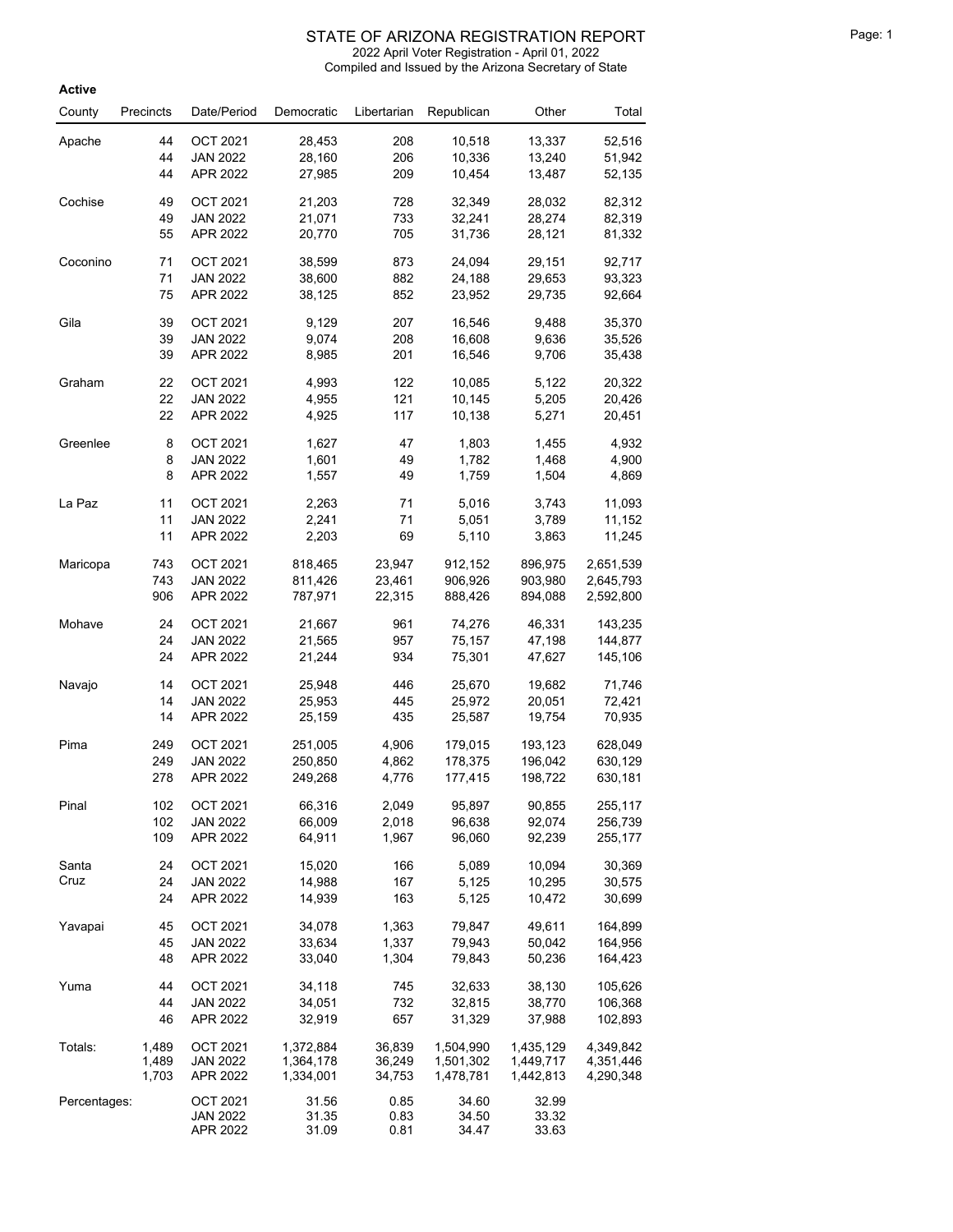| Active                               |                |            |             |            |         |         |
|--------------------------------------|----------------|------------|-------------|------------|---------|---------|
| <b>District</b>                      | Precincts      | Democratic | Libertarian | Republican | Other   | Total   |
|                                      |                |            |             |            |         |         |
| <b>Congressional District 1</b>      | 206            | 154,592    |             | 202,592    | 178,024 | 539,765 |
| Maricopa                             |                |            | 4,557       |            |         |         |
| Total:                               | 206            | 154,592    | 4,557       | 202,592    | 178,024 | 539,765 |
| <b>Congressional District 2</b>      |                |            |             |            |         |         |
| Apache                               | 44             | 27,985     | 209         | 10,454     | 13,487  | 52,135  |
| Coconino                             | 75             | 38,125     | 852         | 23,952     | 29,735  | 92,664  |
| Gila                                 | 39             | 8,985      | 201         | 16,546     | 9,706   | 35,438  |
| Graham                               | $\overline{c}$ | 1,413      | 8           | 186        | 647     | 2,254   |
| Maricopa                             | 3              | 678        | 10          | 87         | 634     | 1,409   |
| Mohave                               | $\overline{c}$ | 277        | 5           | 107        | 348     | 737     |
| Navajo                               | 14             | 25,159     | 435         | 25,587     | 19,754  | 70,935  |
| Pinal                                | 50             | 28,342     | 747         | 35,266     | 37,639  | 101,994 |
| Yavapai                              | 48             | 33,040     | 1,304       | 79,843     | 50,236  | 164,423 |
| Total:                               | 277            | 164,004    | 3,771       | 192,028    | 162,186 | 521,989 |
|                                      |                |            |             |            |         |         |
| <b>Congressional District 3</b>      |                |            |             |            |         |         |
| Maricopa                             | 123            | 157,436    | 2,498       | 46,785     | 123,895 | 330,614 |
| Total:                               | 123            | 157,436    | 2,498       | 46,785     | 123,895 | 330,614 |
|                                      |                |            |             |            |         |         |
| Congressional District 4<br>Maricopa | 146            | 148,855    | 4,713       | 148,272    | 165,093 | 466,933 |
| Total:                               | 146            | 148,855    | 4,713       | 148,272    | 165,093 | 466,933 |
|                                      |                |            |             |            |         |         |
| Congressional District 5             |                |            |             |            |         |         |
| Maricopa                             | 120            | 96,272     | 3,593       | 172,337    | 135,568 | 407,770 |
| Pinal                                | 30             | 20,603     | 912         | 41,946     | 35,702  | 99,163  |
| Total:                               | 150            | 116,875    | 4,505       | 214,283    | 171,270 | 506,933 |
|                                      |                |            |             |            |         |         |
| Congressional District 6             |                |            |             |            |         |         |
| Cochise                              | 43             | 12,964     | 614         | 28,722     | 21,966  | 64,266  |
| Graham                               | 20             | 3,512      | 109         | 9,952      | 4,624   | 18,197  |
| Greenlee                             | 8              | 1,557      | 49          | 1,759      | 1,504   | 4,869   |
| Pima                                 | 155            | 133,853    | 2,875       | 129,087    | 117,534 | 383,349 |
| Pinal                                | 25             | 14,993     | 280         | 17,470     | 17,464  | 50,207  |
| Total:                               | 251            | 166,879    | 3,927       | 186,990    | 163,092 | 520,888 |
| <b>Congressional District 7</b>      |                |            |             |            |         |         |
| Cochise                              | 12             | 7,806      | 91          | 3,014      | 6,155   | 17,066  |
| Maricopa                             | 23             | 22,122     | 377         | 10,836     | 20,793  | 54,128  |
| Pima                                 | 123            | 115,415    | 1,901       | 48,328     | 81,188  | 246,832 |
| Pinal                                | 4              | 973        | 28          | 1,378      | 1,434   | 3,813   |
| Santa Cruz                           | 24             | 14,939     | 163         | 5,125      | 10,472  | 30,699  |
| Yuma                                 | 27             | 23,309     | 333         | 11,258     | 22,336  | 57,236  |
| Total:                               | 213            | 184,564    | 2,893       | 79,939     | 142,378 | 409,774 |
|                                      |                |            |             |            |         |         |
| Congressional District 8             |                |            |             |            |         |         |
| Maricopa                             | 173            | 132,519    | 4,209       | 202,687    | 168,982 | 508,397 |
| Total:                               | 173            | 132,519    | 4,209       | 202,687    | 168,982 | 508,397 |
|                                      |                |            |             |            |         |         |
| Congressional District 9             |                |            |             |            |         |         |
| La Paz                               | 11             | 2,203      | 69          | 5,110      | 3,863   | 11,245  |
| Maricopa                             | 112            | 75,497     | 2,358       | 104,830    | 101,099 | 283,784 |
| Mohave                               | 22             | 20,967     | 929         | 75,194     | 47,279  | 144,369 |
| Yuma                                 | 19             | 9,610      | 324         | 20,071     | 15,652  | 45,657  |
| Total:                               | 164            | 108,277    | 3,680       | 205,205    | 167,893 | 485,055 |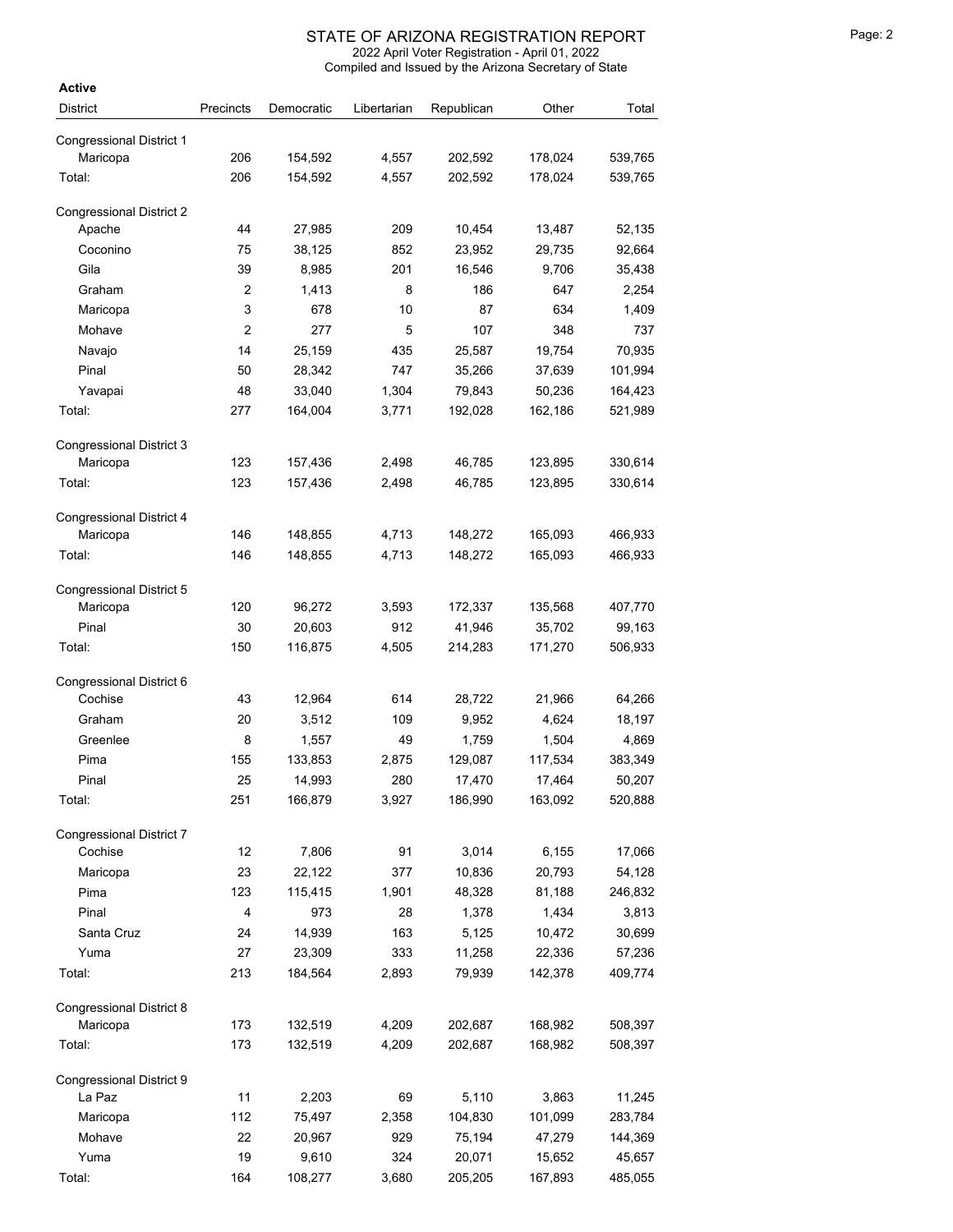| <b>Active</b>                       |                |            |             |            |        |         |
|-------------------------------------|----------------|------------|-------------|------------|--------|---------|
| <b>District</b>                     | Precincts      | Democratic | Libertarian | Republican | Other  | Total   |
| Legislative District 1              |                |            |             |            |        |         |
| Coconino                            | 1              | 829        | 15          | 659        | 752    | 2,255   |
| Yavapai                             | 45             | 32,906     | 1,298       | 79,160     | 49,938 | 163,302 |
| Total:                              | 46             | 33,735     | 1,313       | 79,819     | 50,690 | 165,557 |
|                                     |                |            |             |            |        |         |
| Legislative District 2              |                |            |             |            |        |         |
| Maricopa                            | 48             | 41,112     | 1,627       | 50,442     | 52,954 | 146,135 |
| Total:                              | 48             | 41,112     | 1,627       | 50,442     | 52,954 | 146,135 |
| Legislative District 3              |                |            |             |            |        |         |
| Maricopa                            | 58             | 37,306     | 1,245       | 85,263     | 56,101 | 179,915 |
| Total:                              | 58             | 37,306     | 1,245       | 85,263     | 56,101 | 179,915 |
| Legislative District 4              |                |            |             |            |        |         |
| Maricopa                            | 70             | 50,255     | 1,496       | 70,479     | 57,547 | 179,777 |
| Total:                              | 70             | 50,255     | 1,496       | 70,479     | 57,547 | 179,777 |
|                                     |                |            |             |            |        |         |
| Legislative District 5              |                |            |             |            |        |         |
| Maricopa                            | 54             | 58,297     | 1,239       | 28,995     | 44,225 | 132,756 |
| Total:                              | 54             | 58,297     | 1,239       | 28,995     | 44,225 | 132,756 |
| Legislative District 6              |                |            |             |            |        |         |
| Apache                              | 44             | 27,985     | 209         | 10,454     | 13,487 | 52,135  |
| Coconino                            | 49             | 26,007     | 502         | 13,691     | 18,368 | 58,568  |
| Gila                                | 3              | 2,134      | 7           | 246        | 1,066  | 3,453   |
| Graham                              | $\overline{c}$ | 1,413      | 8           | 186        | 647    | 2,254   |
|                                     | $\overline{c}$ | 277        | 5           | 107        | 348    | 737     |
| Mohave                              |                |            |             |            |        |         |
| Navajo                              | 7              | 20,243     | 166         | 4,927      | 10,381 | 35,717  |
| Pinal                               | 1              | 0          | 0           | 0          | 0      | 0       |
| Total:                              | 108            | 78,059     | 897         | 29,611     | 44,297 | 152,864 |
| Legislative District 7              |                |            |             |            |        |         |
| Coconino                            | 25             | 11,289     | 335         | 9,602      | 10,615 | 31,841  |
| Gila                                | 36             | 6,851      | 194         | 16,300     | 8,640  | 31,985  |
| Navajo                              | 7              | 4,916      | 269         | 20,660     | 9,373  | 35,218  |
| Pinal                               | 27             | 13,631     | 401         | 23,172     | 19,513 | 56,717  |
| Total:                              | 95             | 36,687     | 1,199       | 69,734     | 48,141 | 155,761 |
| Legislative District 8              |                |            |             |            |        |         |
| Maricopa                            | 57             | 49,255     | 1,495       | 32,755     | 49,960 | 133,465 |
| Total:                              | 57             | 49,255     | 1,495       | 32,755     | 49,960 | 133,465 |
|                                     |                |            |             |            |        |         |
| Legislative District 9              |                |            |             |            |        |         |
| Maricopa                            | 39             | 38,996     | 1,410       | 39,897     | 47,227 | 127,530 |
| Total:                              | 39             | 38,996     | 1,410       | 39,897     | 47,227 | 127,530 |
| Legislative District 10             |                |            |             |            |        |         |
| Maricopa                            | 43             | 33,665     | 1,304       | 63,478     | 48,808 | 147,255 |
| Pinal                               | 3              | 1,508      | 58          | 2,819      | 2,803  | 7,188   |
| Total:                              | 46             | 35,173     | 1,362       | 66,297     | 51,611 | 154,443 |
|                                     |                |            |             |            |        |         |
| Legislative District 11<br>Maricopa | 37             | 54,772     | 758         | 15,401     | 40,404 | 111,335 |
| Total:                              | 37             | 54,772     | 758         | 15,401     | 40,404 | 111,335 |
|                                     |                |            |             |            |        |         |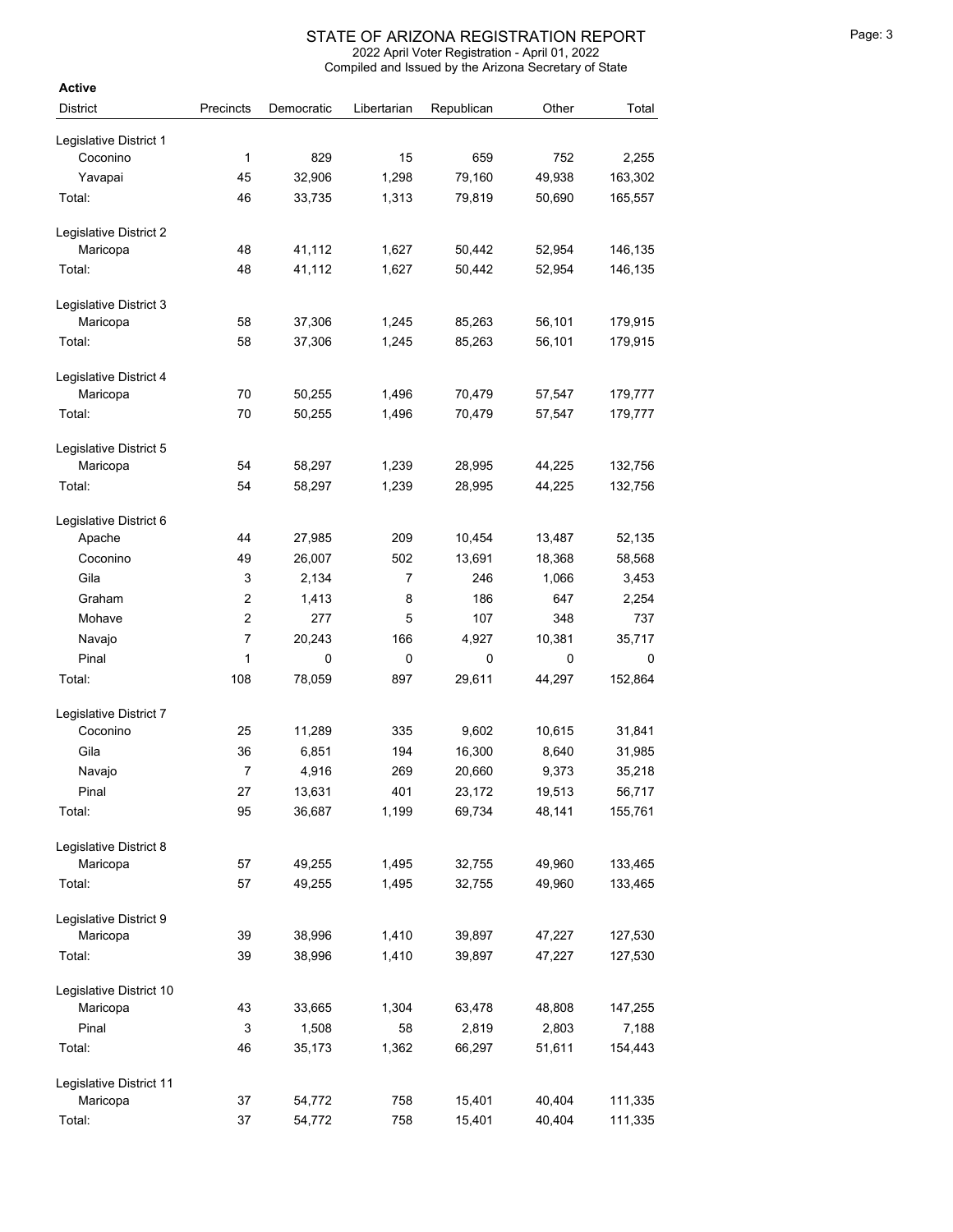| Active                          |                |                  |             |                  |        |         |
|---------------------------------|----------------|------------------|-------------|------------------|--------|---------|
| <b>District</b>                 | Precincts      | Democratic       | Libertarian | Republican       | Other  | Total   |
| Legislative District 12         |                |                  |             |                  |        |         |
| Maricopa                        | 48             | 53,751           | 1,412       | 47,020           | 53,557 | 155,740 |
| Total:                          | 48             | 53,751           | 1,412       | 47,020           | 53,557 | 155,740 |
|                                 |                |                  |             |                  |        |         |
| Legislative District 13         |                |                  |             |                  |        |         |
| Maricopa                        | 45             | 41,926           | 1,163       | 52,123           | 50,160 | 145,372 |
| Total:                          | 45             | 41.926           | 1,163       | 52,123           | 50,160 | 145,372 |
| Legislative District 14         |                |                  |             |                  |        |         |
| Maricopa                        | 44             | 34,216           | 1,401       | 64,354           | 49,376 | 149,347 |
| Total:                          | 44             | 34,216           | 1,401       | 64,354           | 49,376 | 149,347 |
| Legislative District 15         |                |                  |             |                  |        |         |
| Maricopa                        | 26             | 17,616           | 799         | 41,170           | 27,917 | 87,502  |
| Pinal                           | 19             | 14,048           | 663         | 28,864           | 23,928 | 67,503  |
| Total:                          | 45             | 31,664           | 1,462       | 70,034           | 51,845 | 155,005 |
|                                 |                |                  |             |                  |        |         |
| Legislative District 16         |                |                  |             |                  |        |         |
| Maricopa                        | $\overline{2}$ | 670              | 9           | 85               | 616    | 1,380   |
| Pima                            | 17             | 9,014            | 201         | 7,855            | 7,390  | 24,460  |
| Pinal                           | 53             | 32,360           | 781         | 35,520           | 42,264 | 110,925 |
| Total:                          | 72             | 42,044           | 991         | 43,460           | 50,270 | 136,765 |
| Legislative District 17         |                |                  |             |                  |        |         |
| Pima                            | 63             | 47,961           | 1,230       | 61,524           | 48,705 | 159,420 |
| Pinal                           | 5              | 3,210            | 64          | 5,676            | 3,643  | 12,593  |
| Total:                          | 68             | 51,171           | 1,294       | 67,200           | 52,348 | 172,013 |
| Legislative District 18         |                |                  |             |                  |        |         |
| Pima                            | 65             | 65,566           | 1,250       | 44,957           | 48,378 | 160,151 |
| Total:                          | 65             | 65,566           | 1,250       | 44,957           | 48,378 | 160,151 |
| Legislative District 19         |                |                  |             |                  |        |         |
| Cochise                         | 48             | 18,000           | 653         | 30,073           | 25,898 | 74,624  |
| Graham                          | 20             | 3,512            | 109         | 9,952            | 4,624  | 18,197  |
| Greenlee                        | 8              | 1,557            | 49          | 1,759            | 1,504  | 4,869   |
| Pima                            | 17             | 13,572           | 276         | 19,417           | 14,665 | 47,930  |
| Santa Cruz                      | 3              | 880              | 28          | 885              | 731    | 2,524   |
| Total:                          | 96             | 37,521           | 1,115       | 62,086           | 47,422 | 148,144 |
|                                 |                |                  |             |                  |        |         |
| Legislative District 20<br>Pima |                |                  | 856         |                  |        |         |
| Total:                          | 56<br>56       | 62,627<br>62,627 | 856         | 17,870<br>17,870 | 39,262 | 120,615 |
|                                 |                |                  |             |                  | 39,262 | 120,615 |
| Legislative District 21         |                |                  |             |                  |        |         |
| Cochise                         | $\overline{7}$ | 2,770            | 52          | 1,663            | 2,223  | 6,708   |
| Pima                            | 42             | 39,699           | 802         | 21,380           | 32,583 | 94,464  |
| Santa Cruz                      | 21             | 14,059           | 135         | 4,240            | 9,741  | 28,175  |
| Total:                          | 70             | 56,528           | 989         | 27,283           | 44,547 | 129,347 |
| Legislative District 22         |                |                  |             |                  |        |         |
| Maricopa                        | 40             | 45,437           | 768         | 19,196           | 42,085 | 107,486 |
| Total:                          | 40             | 45,437           | 768         | 19,196           | 42,085 | 107,486 |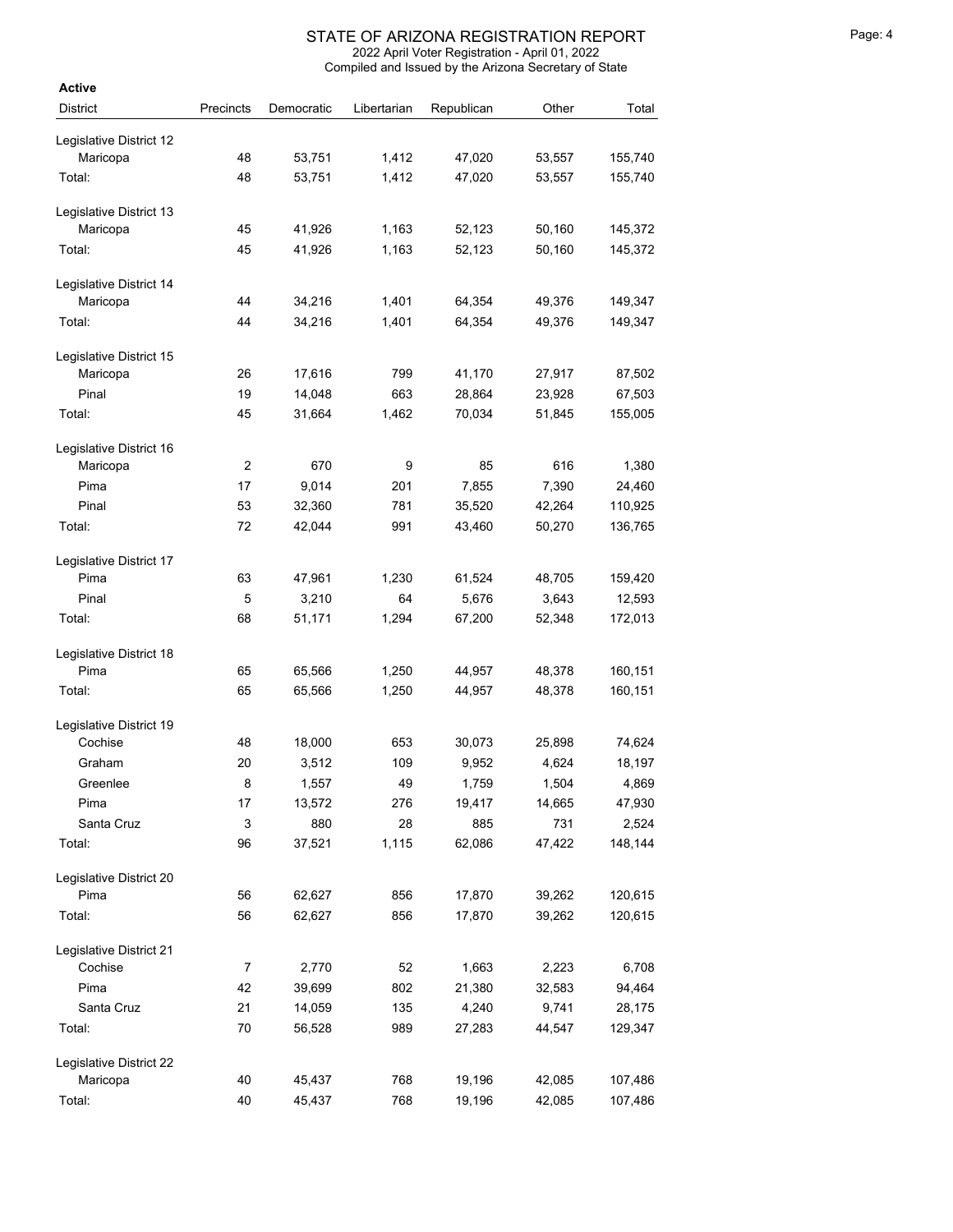| Active                  |                |            |             |            |           |           |
|-------------------------|----------------|------------|-------------|------------|-----------|-----------|
| <b>District</b>         | Precincts      | Democratic | Libertarian | Republican | Other     | Total     |
| Legislative District 23 |                |            |             |            |           |           |
| Maricopa                | 20             | 11,749     | 322         | 13,438     | 14,599    | 40,108    |
| Pima                    | 18             | 10,829     | 161         | 4,412      | 7,739     | 23,141    |
| Pinal                   | $\mathbf{1}$   | 154        | 0           | 9          | 88        | 251       |
| Yuma                    | 26             | 22,881     | 327         | 10,929     | 21,862    | 55,999    |
| Total:                  | 65             | 45,613     | 810         | 28,788     | 44,288    | 119,499   |
| Legislative District 24 |                |            |             |            |           |           |
| Maricopa                | 38             | 39,442     | 784         | 18,470     | 37,269    | 95,965    |
| Total:                  | 38             | 39,442     | 784         | 18,470     | 37,269    | 95,965    |
| Legislative District 25 |                |            |             |            |           |           |
| Maricopa                | 44             | 22,425     | 802         | 37,459     | 33,265    | 93,951    |
| Yuma                    | 20             | 10,038     | 330         | 20,400     | 16,126    | 46,894    |
| Total:                  | 64             | 32,463     | 1,132       | 57,859     | 49,391    | 140,845   |
| Legislative District 26 |                |            |             |            |           |           |
| Maricopa                | 34             | 38,200     | 678         | 15,429     | 34,087    | 88,394    |
| Total:                  | 34             | 38,200     | 678         | 15,429     | 34,087    | 88,394    |
| Legislative District 27 |                |            |             |            |           |           |
| Maricopa                | 51             | 42,205     | 1,450       | 55,048     | 51,672    | 150,375   |
| Total:                  | 51             | 42,205     | 1,450       | 55,048     | 51,672    | 150,375   |
| Legislative District 28 |                |            |             |            |           |           |
| Maricopa                | 59             | 37,826     | 1,007       | 78,535     | 49,771    | 167,139   |
| Total:                  | 59             | 37,826     | 1,007       | 78,535     | 49,771    | 167,139   |
| Legislative District 29 |                |            |             |            |           |           |
| Maricopa                | 47             | 37,939     | 1,105       | 56,044     | 50,712    | 145,800   |
| Total:                  | 47             | 37,939     | 1,105       | 56,044     | 50,712    | 145,800   |
| Legislative District 30 |                |            |             |            |           |           |
| La Paz                  | 11             | 2,203      | 69          | 5,110      | 3,863     | 11,245    |
| Maricopa                | $\overline{2}$ | 911        | 41          | 3,345      | 1,776     | 6,073     |
| Mohave                  | 22             | 20,967     | 929         | 75,194     | 47,279    | 144,369   |
| Yavapai                 | 3              | 134        | 6           | 683        | 298       | 1,121     |
| Total:                  | 38             | 24,215     | 1,045       | 84,332     | 53,216    | 162,808   |
| <b>State Total:</b>     | 1703           | 1,334,001  | 34,753      | 1,478,781  | 1,442,813 | 4,290,348 |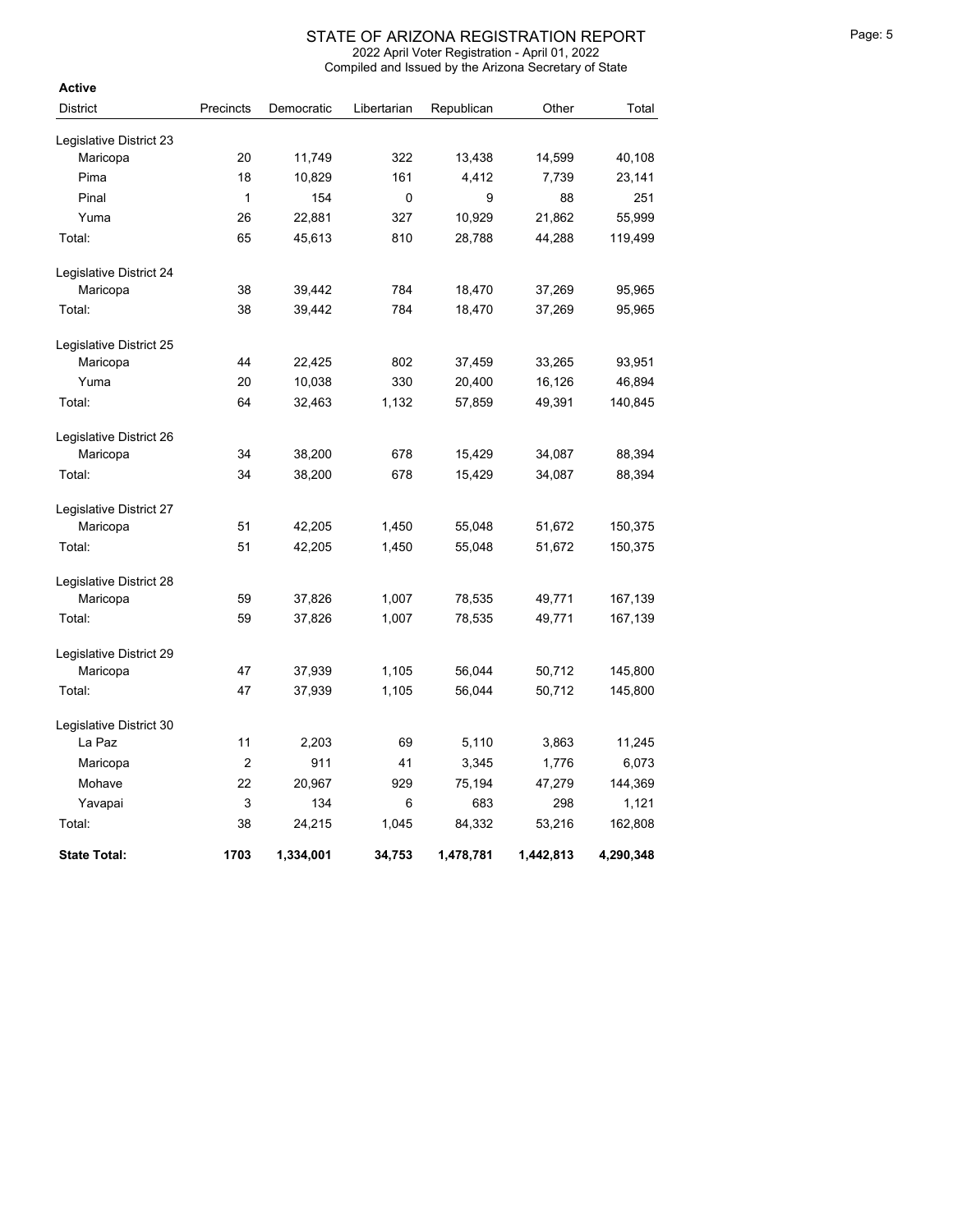#### STATE OF ARIZONA REGISTRATION REPORT FRIGHT THAT A Page: 6

2022 April Voter Registration - April 01, 2022

**Inactive** County Precincts Date/Period Democratic Libertarian Republican Other Total Apache 44 OCT 2021 1,255 7 569 812 2,643<br>Annual 10 2022 1,256 812 714 929 2,496 <sup>44</sup> JAN 2022 1,386 <sup>8</sup> <sup>744</sup> <sup>968</sup> 3,106 <sup>44</sup> APR 2022 1,411 <sup>7</sup> <sup>755</sup> <sup>975</sup> 3,148 Cochise <sup>49</sup> OCT 2021 <sup>906</sup> <sup>37</sup> 1,112 1,409 3,464 <sup>49</sup> JAN 2022 <sup>958</sup> <sup>41</sup> 1,271 1,515 3,785 <sup>55</sup> APR 2022 1,059 <sup>47</sup> 1,431 1,823 4,360 Coconino <sup>71</sup> OCT 2021 3,122 <sup>121</sup> 1,902 3,890 9,035 <sup>71</sup> JAN 2022 3,098 <sup>122</sup> 1,877 3,880 8,977 <sup>75</sup> APR 2022 3,395 <sup>139</sup> 2,081 4,281 9,896 Gila <sup>39</sup> OCT 2021 <sup>425</sup> <sup>16</sup> <sup>606</sup> <sup>765</sup> 1,812 <sup>39</sup> JAN 2022 <sup>428</sup> <sup>16</sup> <sup>607</sup> <sup>770</sup> 1,821 <sup>39</sup> APR 2022 <sup>471</sup> <sup>20</sup> <sup>713</sup> <sup>825</sup> 2,029 Graham 22 OCT 2021 505 15 611 719 1,850<br>Contract 100 100 15 601 709 1.015 <sup>22</sup> JAN 2022 <sup>496</sup> <sup>15</sup> <sup>601</sup> <sup>703</sup> 1,815 <sup>22</sup> APR 2022 <sup>493</sup> <sup>14</sup> <sup>628</sup> <sup>699</sup> 1,834 Greenlee 8 OCT 2021 58 1 66 93 218<br>Creenlee 8 0CT 2021 58 1 66 93 218 <sup>8</sup> JAN 2022 <sup>58</sup> <sup>1</sup> <sup>83</sup> <sup>98</sup> <sup>240</sup> 8 APR 2022 63 1 82 105 251 La Paz <sup>11</sup> OCT 2021 <sup>305</sup> <sup>3</sup> <sup>498</sup> <sup>561</sup> 1,367 <sup>11</sup> JAN 2022 <sup>323</sup> <sup>3</sup> <sup>541</sup> <sup>588</sup> 1,455 <sup>11</sup> APR 2022 <sup>323</sup> <sup>3</sup> <sup>546</sup> <sup>599</sup> 1,471 Maricopa <sup>743</sup> OCT 2021 57,774 2,105 50,308 91,053 201,240 <sup>743</sup> JAN 2022 61,257 2,266 53,072 96,597 213,192 <sup>906</sup> APR 2022 82,247 3,090 71,688 121,545 278,570 Mohave <sup>24</sup> OCT 2021 3,188 <sup>142</sup> 6,982 8,745 19,057 <sup>24</sup> JAN 2022 3,182 <sup>145</sup> 7,006 8,739 19,072 <sup>24</sup> APR 2022 1,940 <sup>94</sup> 4,763 4,973 11,770 Navajo <sup>14</sup> OCT 2021 3,103 <sup>92</sup> 3,398 3,945 10,538 <sup>14</sup> JAN 2022 2,274 <sup>76</sup> 2,662 3,371 8,383 <sup>14</sup> APR 2022 1,435 <sup>40</sup> 1,773 1,919 5,167 Pima <sup>249</sup> OCT 2021 17,699 <sup>571</sup> 12,010 23,347 53,627 <sup>249</sup> JAN 2022 17,962 <sup>609</sup> 12,600 23,927 55,098 <sup>278</sup> APR 2022 18,518 <sup>630</sup> 13,087 24,621 56,856 Pinal <sup>102</sup> OCT 2021 2,618 <sup>98</sup> 3,398 4,459 10,573 <sup>102</sup> JAN 2022 2,965 <sup>111</sup> 3,684 5,173 11,933 <sup>109</sup> APR 2022 3,548 <sup>137</sup> 4,447 6,411 14,543 Santa Cruz <sup>24</sup> OCT 2021 <sup>351</sup> <sup>5</sup> <sup>163</sup> <sup>315</sup> <sup>834</sup> <sup>24</sup> JAN 2022 <sup>349</sup> <sup>5</sup> <sup>159</sup> <sup>316</sup> <sup>829</sup> <sup>24</sup> APR 2022 <sup>359</sup> <sup>5</sup> <sup>174</sup> <sup>329</sup> <sup>867</sup> Yavapai <sup>45</sup> OCT 2021 3,109 <sup>216</sup> 5,625 5,446 14,396 <sup>45</sup> JAN 2022 3,362 <sup>237</sup> 6,086 6,010 15,695 <sup>48</sup> APR 2022 3,724 <sup>261</sup> 6,905 6,746 17,636 Yuma <sup>44</sup> OCT 2021 2,063 <sup>66</sup> 1,731 3,196 7,056 <sup>44</sup> JAN 2022 2,027 <sup>66</sup> 1,707 3,203 7,003 <sup>46</sup> APR 2022 2,864 <sup>124</sup> 3,026 4,730 10,744 Totals: 1,489 OCT 2021 96,481 3,495 88,979 148,755 337,710 1,489 JAN 2022 100,125 3,721 92,700 155,858 352,404 Compiled and Issued by the Arizona Secretary of State

1,703 APR 2022 121,850 4,612 112,099 180,581 419,142

JAN 2022 28.41 1.06 26.31 44.23 APR 2022 29.07 1.10 26.74 43.08

Percentages: 0CT 2021 28.57 1.03 26.35 44.05<br>106 28.31 109.2021 28.44 29.24 28.34 44.23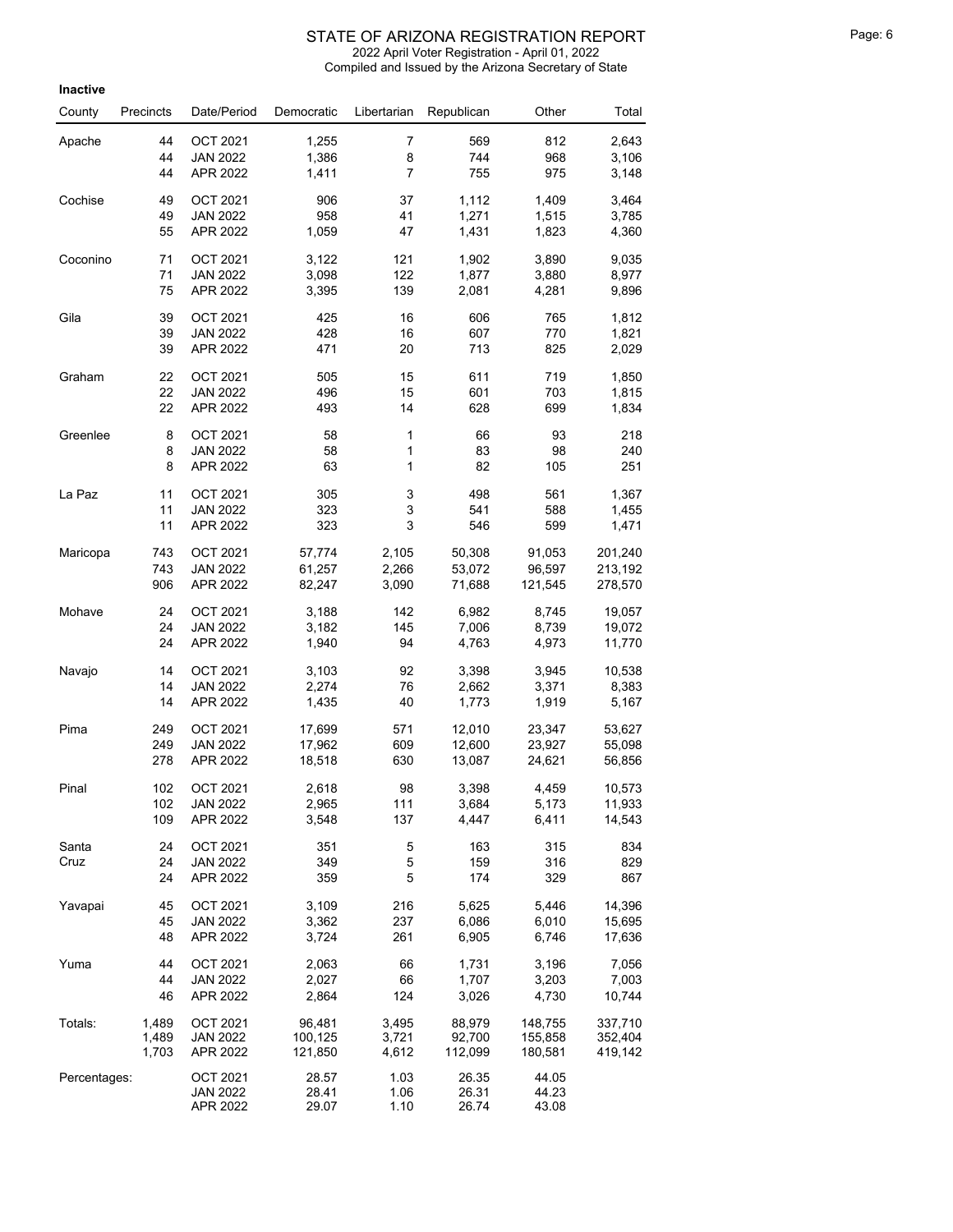| Inactive                        |                         |            |             |            |        |        |
|---------------------------------|-------------------------|------------|-------------|------------|--------|--------|
| <b>District</b>                 | Precincts               | Democratic | Libertarian | Republican | Other  | Total  |
|                                 |                         |            |             |            |        |        |
| <b>Congressional District 1</b> |                         |            |             |            |        |        |
| Maricopa                        | 206                     | 15,686     | 715         | 17,367     | 25,314 | 59,082 |
| Total:                          | 206                     | 15,686     | 715         | 17,367     | 25,314 | 59,082 |
| <b>Congressional District 2</b> |                         |            |             |            |        |        |
| Apache                          | 44                      | 1,411      | 7           | 755        | 975    | 3,148  |
| Coconino                        | 75                      | 3,395      | 139         | 2.081      | 4,281  | 9,896  |
| Gila                            | 39                      | 471        | 20          | 713        | 825    | 2,029  |
| Graham                          | $\overline{2}$          | 190        | 1           | 26         | 90     | 307    |
| Maricopa                        | 3                       | 48         | 0           | 5          | 48     | 101    |
| Mohave                          | $\overline{2}$          | 11         | 0           | 11         | 22     | 44     |
| Navajo                          | 14                      | 1,435      | 40          | 1,773      | 1,919  | 5,167  |
| Pinal                           | 50                      | 1,815      | 63          | 1,994      | 3,073  | 6,945  |
| Yavapai                         | 48                      | 3,724      | 261         | 6,905      | 6,746  | 17,636 |
| Total:                          | 277                     | 12,500     | 531         | 14,263     | 17,979 | 45,273 |
|                                 |                         |            |             |            |        |        |
| <b>Congressional District 3</b> |                         |            |             |            |        |        |
| Maricopa                        | 123                     | 21,087     | 523         | 7,148      | 22,625 | 51,383 |
| Total:                          | 123                     | 21,087     | 523         | 7,148      | 22,625 | 51,383 |
| <b>Congressional District 4</b> |                         |            |             |            |        |        |
| Maricopa                        | 146                     | 17,122     | 709         | 13,279     | 26,283 | 57,393 |
| Total:                          | 146                     | 17,122     | 709         | 13,279     | 26,283 | 57,393 |
|                                 |                         |            |             |            |        |        |
| <b>Congressional District 5</b> |                         |            |             |            |        |        |
| Maricopa                        | 120                     | 8,734      | 460         | 13,431     | 15,161 | 37,786 |
| Pinal                           | 30                      | 714        | 44          | 1,371      | 1,499  | 3,628  |
| Total:                          | 150                     | 9,448      | 504         | 14,802     | 16,660 | 41,414 |
| Congressional District 6        |                         |            |             |            |        |        |
| Cochise                         | 43                      | 735        | 45          | 1,309      | 1,363  | 3,452  |
| Graham                          | 20                      | 303        | 13          | 602        | 609    | 1,527  |
| Greenlee                        | 8                       | 63         | 1           | 82         | 105    | 251    |
| Pima                            | 155                     | 8,947      | 401         | 8,629      | 13,108 | 31,085 |
| Pinal                           | 25                      | 986        | 29          | 1,010      | 1,769  | 3,794  |
| Total:                          | 251                     | 11,034     | 489         | 11,632     | 16,954 | 40,109 |
|                                 |                         |            |             |            |        |        |
| <b>Congressional District 7</b> |                         |            |             |            |        |        |
| Cochise                         | 12                      | 324        | 2           | 122        | 460    | 908    |
| Maricopa                        | 23                      | 2,872      | 58          | 1,560      | 3,660  | 8,150  |
| Pima                            | 123                     | 9,571      | 229         | 4,458      | 11,513 | 25,771 |
| Pinal                           | $\overline{\mathbf{4}}$ | 33         | 1           | 72         | 70     | 176    |
| Santa Cruz                      | 24                      | 359        | 5           | 174        | 329    | 867    |
| Yuma                            | 27                      | 1,805      | 47          | 940        | 2,503  | 5,295  |
| Total:                          | 213                     | 14,964     | 342         | 7,326      | 18,535 | 41,167 |
| Congressional District 8        |                         |            |             |            |        |        |
| Maricopa                        | 173                     | 9,371      | 320         | 9,983      | 16,276 | 35,950 |
| Total:                          | 173                     | 9,371      | 320         | 9,983      | 16,276 | 35,950 |
|                                 |                         |            |             |            |        |        |
| Congressional District 9        |                         |            |             |            |        |        |
| La Paz                          | 11                      | 323        | 3           | 546        | 599    | 1,471  |
| Maricopa                        | 112                     | 7,327      | 305         | 8,915      | 12,178 | 28,725 |
| Mohave                          | 22                      | 1,929      | 94          | 4,752      | 4,951  | 11,726 |
| Yuma                            | 19                      | 1,059      | 77          | 2,086      | 2,227  | 5,449  |
| Total:                          | 164                     | 10,638     | 479         | 16,299     | 19,955 | 47,371 |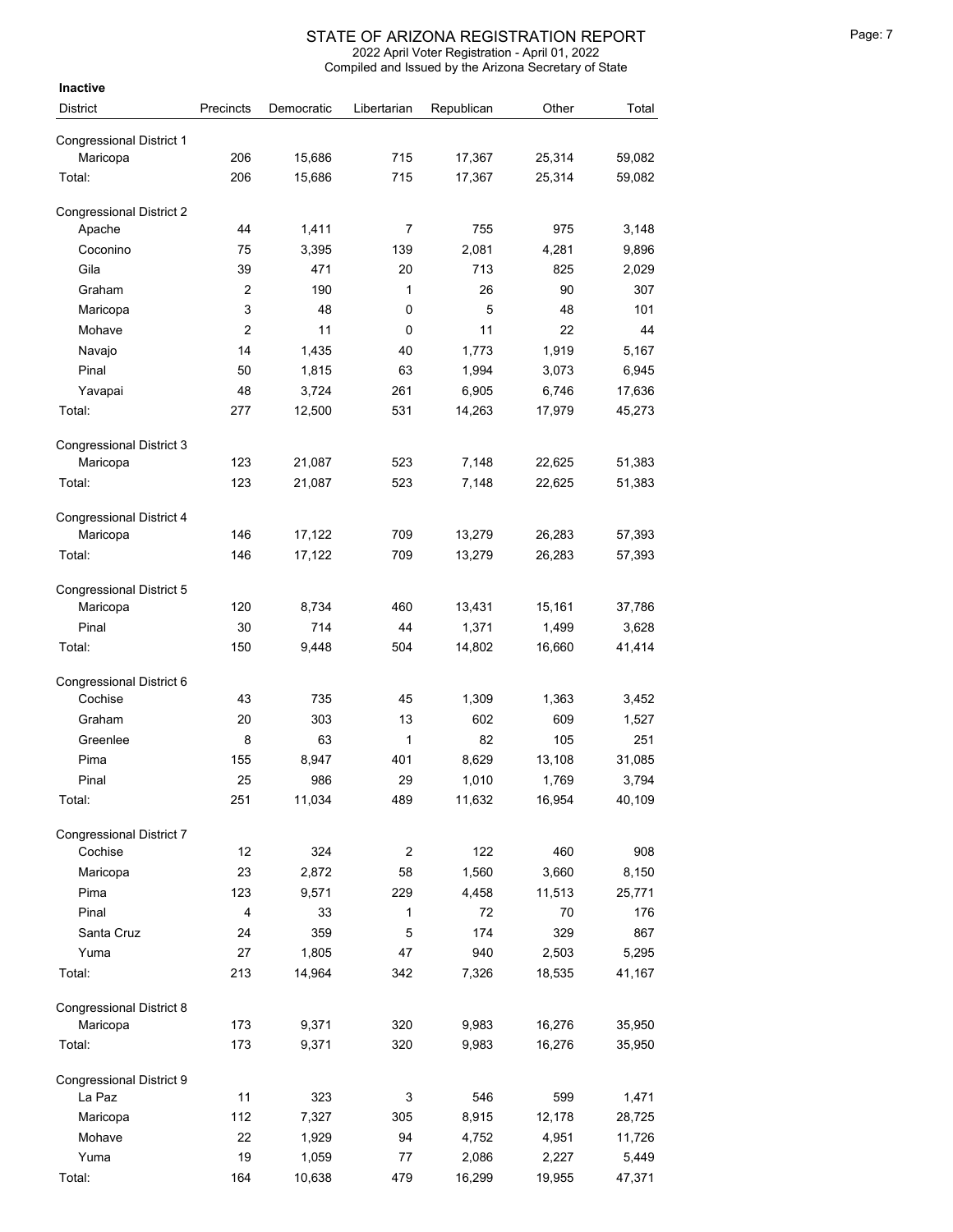| Inactive                |                |            |                |             |        |        |
|-------------------------|----------------|------------|----------------|-------------|--------|--------|
| <b>District</b>         | Precincts      | Democratic | Libertarian    | Republican  | Other  | Total  |
| Legislative District 1  |                |            |                |             |        |        |
| Coconino                | 1              | 55         | $\overline{2}$ | 21          | 84     | 162    |
| Yavapai                 | 45             | 3,717      | 261            | 6,878       | 6,728  | 17,584 |
| Total:                  | 46             | 3,772      | 263            | 6,899       | 6,812  | 17,746 |
| Legislative District 2  |                |            |                |             |        |        |
| Maricopa                | 48             | 3,247      | 139            | 3,169       | 6,427  | 12,982 |
| Total:                  | 48             | 3,247      | 139            | 3,169       | 6,427  | 12,982 |
| Legislative District 3  |                |            |                |             |        |        |
| Maricopa                | 58             | 3,266      | 179            | 6,559       | 6,356  | 16,360 |
| Total:                  | 58             | 3,266      | 179            | 6,559       | 6,356  | 16,360 |
| Legislative District 4  |                |            |                |             |        |        |
| Maricopa                | 70             | 3,953      | 185            | 4,815       | 6,351  | 15,304 |
| Total:                  | 70             | 3,953      | 185            | 4,815       | 6,351  | 15,304 |
| Legislative District 5  |                |            |                |             |        |        |
| Maricopa                | 54             | 9,027      | 294            | 3,756       | 9,274  | 22,351 |
| Total:                  | 54             | 9,027      | 294            | 3,756       | 9,274  | 22,351 |
| Legislative District 6  |                |            |                |             |        |        |
| Apache                  | 44             | 1,411      | 7              | 755         | 975    | 3,148  |
| Coconino                | 49             | 1,556      | 63             | 981         | 2,104  | 4,704  |
| Gila                    | 3              | 119        | 0              | 14          | 94     | 227    |
| Graham                  | $\overline{2}$ | 190        | 1              | 26          | 90     | 307    |
| Mohave                  | $\overline{c}$ | 11         | 0              | 11          | 22     | 44     |
| Navajo                  | $\overline{7}$ | 1,002      | 14             | 356         | 864    | 2,236  |
| Pinal                   | 1              | 0          | 0              | $\mathbf 0$ | 0      | 0      |
| Total:                  | 108            | 4,289      | 85             | 2,143       | 4,149  | 10,666 |
| Legislative District 7  |                |            |                |             |        |        |
| Coconino                | 25             | 1,784      | 74             | 1,079       | 2,093  | 5,030  |
| Gila                    | 36             | 352        | 20             | 699         | 731    | 1,802  |
| Navajo                  | 7              | 433        | 26             | 1,417       | 1,055  | 2,931  |
| Pinal                   | 27             | 499        | 16             | 742         | 886    | 2,143  |
| Total:                  | 95             | 3,068      | 136            | 3,937       | 4,765  | 11,906 |
| Legislative District 8  |                |            |                |             |        |        |
| Maricopa                | 57             | 8,099      | 326            | 5,151       | 11,290 | 24,866 |
| Total:                  | 57             | 8,099      | 326            | 5,151       | 11,290 | 24,866 |
| Legislative District 9  |                |            |                |             |        |        |
| Maricopa                | 39             | 4,452      | 201            | 3,388       | 8,139  | 16,180 |
| Total:                  | 39             | 4,452      | 201            | 3,388       | 8,139  | 16,180 |
| Legislative District 10 |                |            |                |             |        |        |
| Maricopa                | 43             | 2,490      | 110            | 3,777       | 5,296  | 11,673 |
| Pinal                   | 3              | 52         | 4              | 99          | 150    | 305    |
| Total:                  | 46             | 2,542      | 114            | 3,876       | 5,446  | 11,978 |
| Legislative District 11 |                |            |                |             |        |        |
| Maricopa                | 37             | 5,877      | 136            | 2,010       | 5,915  | 13,938 |
| Total:                  | 37             | 5,877      | 136            | 2,010       | 5,915  | 13,938 |
|                         |                |            |                |             |        |        |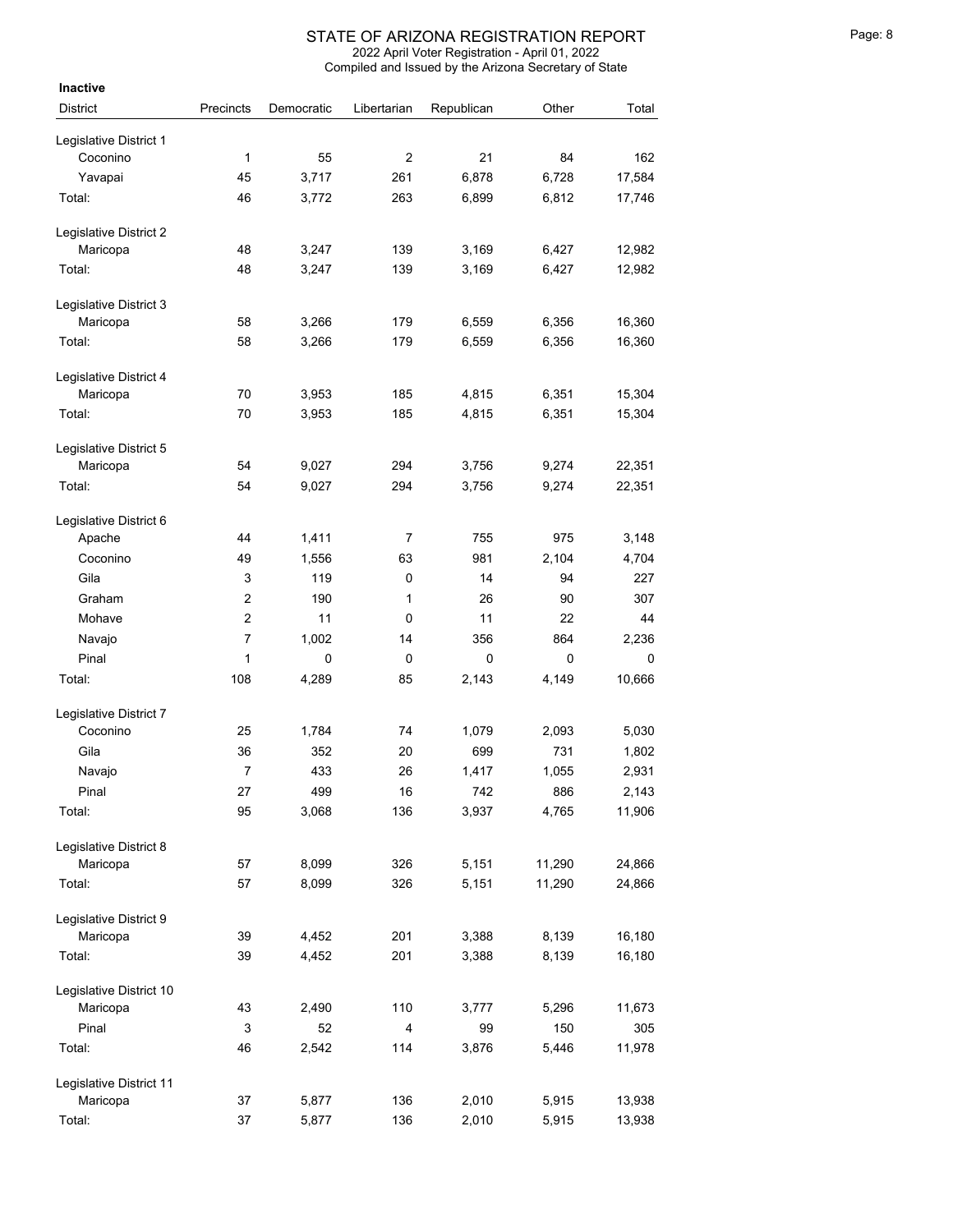| Inactive                |                |            |                         |            |       |        |
|-------------------------|----------------|------------|-------------------------|------------|-------|--------|
| <b>District</b>         | Precincts      | Democratic | Libertarian             | Republican | Other | Total  |
| Legislative District 12 |                |            |                         |            |       |        |
| Maricopa                | 48             | 5,879      | 238                     | 4,339      | 7,928 | 18,384 |
| Total:                  | 48             | 5,879      | 238                     | 4,339      | 7,928 | 18,384 |
| Legislative District 13 |                |            |                         |            |       |        |
| Maricopa                | 45             | 4,848      | 210                     | 5,274      | 7,360 | 17,692 |
| Total:                  | 45             | 4,848      | 210                     | 5,274      | 7,360 | 17,692 |
| Legislative District 14 |                |            |                         |            |       |        |
| Maricopa                | 44             | 3,668      | 219                     | 6,150      | 6,495 | 16,532 |
| Total:                  | 44             | 3,668      | 219                     | 6,150      | 6,495 | 16,532 |
| Legislative District 15 |                |            |                         |            |       |        |
| Maricopa                | 26             | 974        | 66                      | 2,000      | 1,817 | 4,857  |
| Pinal                   | 19             | 463        | 33                      | 904        | 952   | 2,352  |
| Total:                  | 45             | 1,437      | 99                      | 2,904      | 2,769 | 7,209  |
| Legislative District 16 |                |            |                         |            |       |        |
| Maricopa                | $\overline{c}$ | 47         | 0                       | 4          | 47    | 98     |
| Pima                    | 17             | 368        | 15                      | 358        | 571   | 1,312  |
| Pinal                   | 53             | 2,461      | 80                      | 2,569      | 4,314 | 9,424  |
| Total:                  | 72             | 2,876      | 95                      | 2,931      | 4,932 | 10,834 |
| Legislative District 17 |                |            |                         |            |       |        |
| Pima                    | 63             | 2,531      | 148                     | 3,520      | 4,306 | 10,505 |
| Pinal                   | 5              | 72         | 4                       | 133        | 109   | 318    |
| Total:                  | 68             | 2,603      | 152                     | 3,653      | 4,415 | 10,823 |
| Legislative District 18 |                |            |                         |            |       |        |
| Pima                    | 65             | 4,917      | 166                     | 3,284      | 6,285 | 14,652 |
| Total:                  | 65             | 4,917      | 166                     | 3,284      | 6,285 | 14,652 |
| Legislative District 19 |                |            |                         |            |       |        |
| Cochise                 | 48             | 969        | 46                      | 1,384      | 1,711 | 4,110  |
| Graham                  | 20             | 303        | 13                      | 602        | 609   | 1,527  |
| Greenlee                | 8              | 63         | 1                       | 82         | 105   | 251    |
| Pima                    | 17             | 828        | 54                      | 1,349      | 1,463 | 3,694  |
| Santa Cruz              | 3              | 53         | $\overline{\mathbf{c}}$ | 55         | 53    | 163    |
| Total:                  | 96             | 2,216      | 116                     | 3,472      | 3,941 | 9,745  |
| Legislative District 20 |                |            |                         |            |       |        |
| Pima                    | 56             | 6,116      | 137                     | 2,304      | 6,594 | 15,151 |
| Total:                  | 56             | 6,116      | 137                     | 2,304      | 6,594 | 15,151 |
| Legislative District 21 |                |            |                         |            |       |        |
| Cochise                 | $\overline{7}$ | 90         | 1                       | 47         | 112   | 250    |
| Pima                    | 42             | 3,252      | 96                      | 2,000      | 4,679 | 10,027 |
| Santa Cruz              | 21             | 306        | 3                       | 119        | 276   | 704    |
| Total:                  | 70             | 3,648      | 100                     | 2,166      | 5,067 | 10,981 |
| Legislative District 22 |                |            |                         |            |       |        |
| Maricopa                | 40             | 5,676      | 125                     | 2,708      | 7,134 | 15,643 |
| Total:                  | 40             | 5,676      | 125                     | 2,708      | 7,134 | 15,643 |